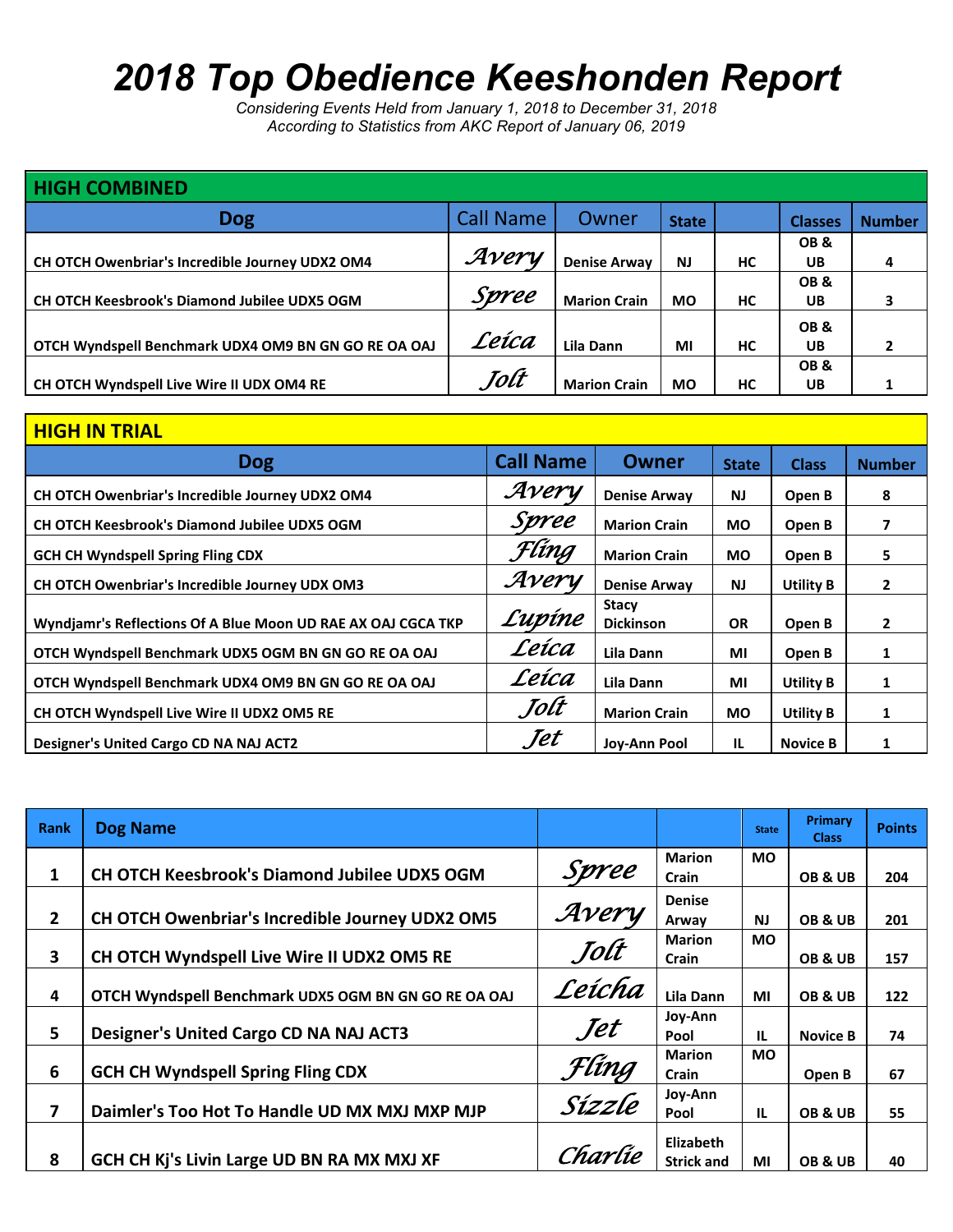|    |                                                                        |          | <b>Kristen</b><br>Dowd                                        |           |                 |                |
|----|------------------------------------------------------------------------|----------|---------------------------------------------------------------|-----------|-----------------|----------------|
|    |                                                                        |          | <b>Bonnie</b><br>Davis and<br><b>Beth</b><br><b>Blankensh</b> |           | OB, UA &        |                |
| 9  | <b>Trumpet's Guess Who UD PCDX BN</b>                                  | Caper    | ip                                                            | ΤN        | <b>UB</b>       | 35             |
| 10 | Shoreline's Back To The Future VCD1 BN RE OA OAJ OF TKN                | Echo     | <b>Tawn</b><br><b>Sinclair</b>                                |           | <b>Novice B</b> |                |
|    |                                                                        |          | <b>Margaret</b>                                               | <b>CA</b> | Nov B &         | 31             |
| 11 | Keepsake What Were You Smoking CD BN RA OA AXJ                         | Russell  | <b>Bissell</b>                                                | <b>VA</b> | <b>OB</b>       | 30             |
| 12 | <b>Keepsake Spark A Fire CD</b>                                        | Ellie    | <b>Barbara</b><br><b>MCKenny</b>                              | <b>VA</b> | <b>Novice B</b> | 21             |
| 13 | Wyndjamr's Reflections Of A Blue Moon UD RAE AX OAJ<br><b>CGCA TKP</b> | Lupíne   | <b>Stacy</b><br><b>Dickinson</b>                              | <b>OR</b> | Open B          | 20             |
| 13 | CH Keepsake He Comes When Called CDX RE                                | Shíloh   | Wendy<br><b>Swimme</b><br>and Jim<br>Swimme                   | <b>VA</b> | Open A          | 20             |
|    |                                                                        |          | Sandra<br>Owens<br>and<br>Leland                              |           |                 |                |
| 14 | Jenndi's Royal Dutchess CD BN RA                                       | Dutchess | <b>Owens</b>                                                  | <b>NV</b> | <b>Novice A</b> | 18             |
| 15 | CH Olefort Triple Crown CD BN RI CGC                                   | Winston  | <b>Melissa</b><br>Eelman                                      | <b>GA</b> | <b>Novice B</b> | 17             |
| 16 | Keepsake Bright About Breegan CD BN RN                                 | Breegan  | <b>Kori Cook</b>                                              | <b>AZ</b> | <b>Novice B</b> | 16             |
|    |                                                                        | Winnie   | <b>Diane</b>                                                  |           |                 |                |
| 17 | Winnie UD BN NA NAJ AXP AJP                                            |          | Jothen                                                        | <b>OR</b> | UA&UB           | 15             |
|    |                                                                        |          | Rebecca<br><b>McMillion</b>                                   |           |                 |                |
|    | CH Allante's Devil In The Bottle CD BN RAE AXP AJP NFP                 |          | and Jeri                                                      |           |                 |                |
| 18 | <b>CGC TKI</b>                                                         | Whiskey  | <b>Kissling</b>                                               | OH        | <b>Novice B</b> | 12             |
|    |                                                                        |          | Robyn<br>McNutt,<br><b>Blaine</b>                             |           |                 |                |
|    | GCH CH Shoreline's Wild Things Run Fast CD BN RA AX A                  |          | McNutt,                                                       |           |                 |                |
| 18 | XJ OF CGC TKI                                                          | Rocket   | Tawn<br><b>Sinclair</b>                                       |           | <b>Novice B</b> |                |
|    |                                                                        |          | Carol                                                         | <b>CA</b> |                 | 12             |
| 19 | Keepsake Little Boy Blue CD BN CGC                                     | Blue     | Dash                                                          | VA        | <b>Novice B</b> | 10             |
| 20 | <b>GCH CH Discover Cryoseismic Boom BN RA</b>                          | Drake    | Leslie<br>Meyn                                                | PA        | <b>Novice A</b> | 9              |
| 21 | <b>Keepsake Catch A Wave</b>                                           | Woody    | Kathryn<br><b>Shipley</b>                                     | PA        | <b>Novice B</b> | 8              |
|    |                                                                        |          | Joan                                                          |           |                 |                |
|    |                                                                        |          | Hoffman                                                       |           |                 |                |
| 22 | <b>Ruttkay Wiggle My Way CD PCD</b>                                    | Kaíbah   | and John<br><b>Hoffman</b>                                    | PA        | <b>Novice B</b> | 7              |
|    |                                                                        |          | <b>David</b>                                                  |           |                 |                |
|    |                                                                        |          | Larson,                                                       |           |                 |                |
|    |                                                                        |          | Susan                                                         |           |                 |                |
|    |                                                                        |          | Larson,<br>G.M.                                               | <b>MN</b> |                 |                |
| 22 | CH Ladyslipper's Rodnberry Warpfactor 4                                | Trek     | Godfrey,                                                      |           | <b>Novice A</b> | $\overline{ }$ |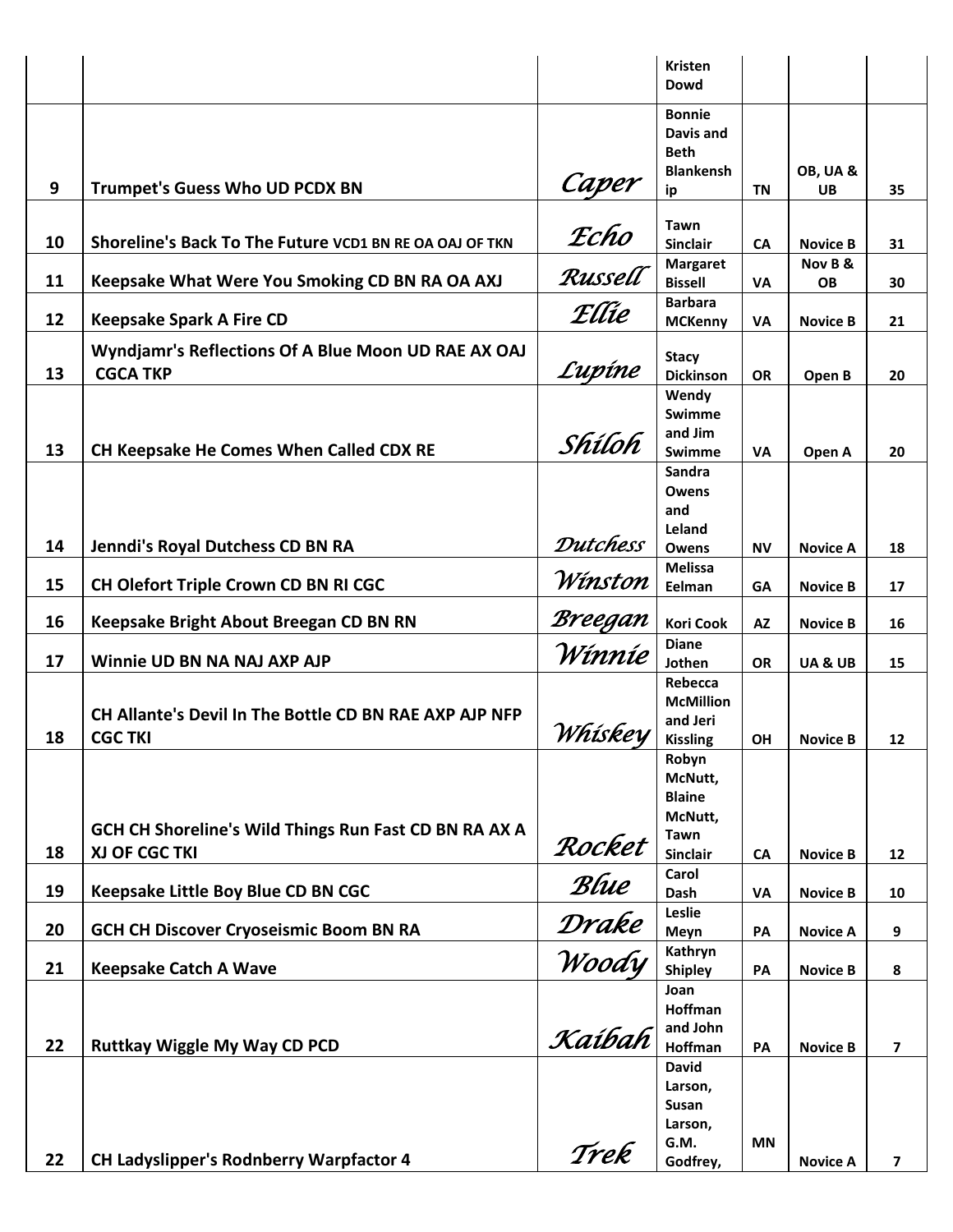|    |                                                      |                       | Karen<br>Godfrey              |           |                 |                |
|----|------------------------------------------------------|-----------------------|-------------------------------|-----------|-----------------|----------------|
|    |                                                      |                       |                               |           |                 |                |
| 22 | Maiha Dancing Wave CD BN RE ACT2 THDN CGCA TKA       | Maíha                 | <b>Marguerit</b><br>e Cutroni | <b>ME</b> | <b>Novice A</b> | $\overline{ }$ |
|    |                                                      |                       | Lisa                          |           |                 |                |
|    |                                                      |                       | <b>Mueller</b>                |           |                 |                |
|    |                                                      |                       | and<br><b>Richard</b>         |           |                 |                |
| 22 | <b>FreedKees A Little Piece of Eternity BN</b>       | Stella                | <b>Mueller</b>                | IN        | <b>Novice B</b> | $\overline{ }$ |
|    |                                                      |                       | Kelly                         | <b>WV</b> |                 |                |
| 23 | Ares War God Of Windy Pines BN RA CGCA CGCU TKN      | Ares                  | Rollyson                      |           | <b>Novice B</b> | 6              |
|    | CH MACH Keepsake Firestarter VCD2 UD OM1 VER RAE     |                       |                               |           |                 |                |
| 24 | MXS MJB2 XF T2B                                      | Flint                 | Jean<br><b>Munger</b>         | IL.       | OB&UB           | 5              |
|    |                                                      |                       | Kelli                         |           |                 |                |
|    |                                                      |                       | <b>Denton</b>                 |           |                 |                |
|    |                                                      | Paísley               | and Becky                     |           |                 |                |
| 24 | <b>GCH CH Skyline's Affinity For Adventure CD RA</b> |                       | Denton                        | КS        | <b>Novice B</b> | 5              |
|    |                                                      |                       | <b>Stacie</b>                 |           |                 |                |
|    |                                                      |                       | Beasley,<br><b>Jeffrey</b>    |           |                 |                |
|    |                                                      |                       | Beasley,                      |           |                 |                |
|    |                                                      |                       | <b>Terri Van</b>              | <b>MD</b> |                 |                |
| 24 | <b>Wund-R Y K-Central Time In A Bottle RN TKI</b>    | Monte                 | Schyndel                      |           | <b>Novice B</b> | 5              |
|    |                                                      | Deva                  | <b>Margaret</b>               |           |                 |                |
| 25 | <b>Keepsake Burning Desire CDX OA OAJ</b>            |                       | <b>Bissell</b>                | <b>VA</b> | Open B          | 3              |
|    | Rainkees No Reservations CDX PCDX BN GN RAE NAP NJP  |                       | <b>Kim</b>                    |           |                 |                |
| 25 | <b>NFP TKA</b>                                       | Harmony               | Sullivan                      | <b>TX</b> | Open B          | 3              |
|    |                                                      |                       |                               |           |                 |                |
| 25 | CH Keepsake Spring Fever CD BN RA NAJ ACT2 CGC TKN   |                       | <b>Daisy</b><br><b>Kramer</b> | PA        | <b>Novice B</b> |                |
|    |                                                      | <u>Spríng</u><br>Jodí | Kathy                         |           |                 | 3              |
| 26 | GCH CH Kj's Tiny Dancer CD PCD BN RA CGC             |                       | Gaynor                        | NJ.       | <b>Novice B</b> | $\mathbf{2}$   |
|    |                                                      |                       | Sarah                         |           |                 |                |
|    |                                                      |                       | Berrend,                      |           |                 |                |
|    |                                                      |                       | Jean                          |           |                 |                |
|    |                                                      |                       | Gauchat-<br>Hargis,           |           |                 |                |
|    |                                                      |                       | Josh                          |           |                 |                |
| 27 | <b>GCHB CH Summerwind's Sonic Boom CD BN RA</b>      |                       | <b>Hargis</b>                 | <b>CA</b> | <b>Novice B</b> | 1              |
| 27 | Shoreline's Silver Streak RI SWN RATS CGC TKA        | Snap<br>Wyatte        | <b>Erin Kelly</b>             | <b>CA</b> | <b>Novice B</b> | 1              |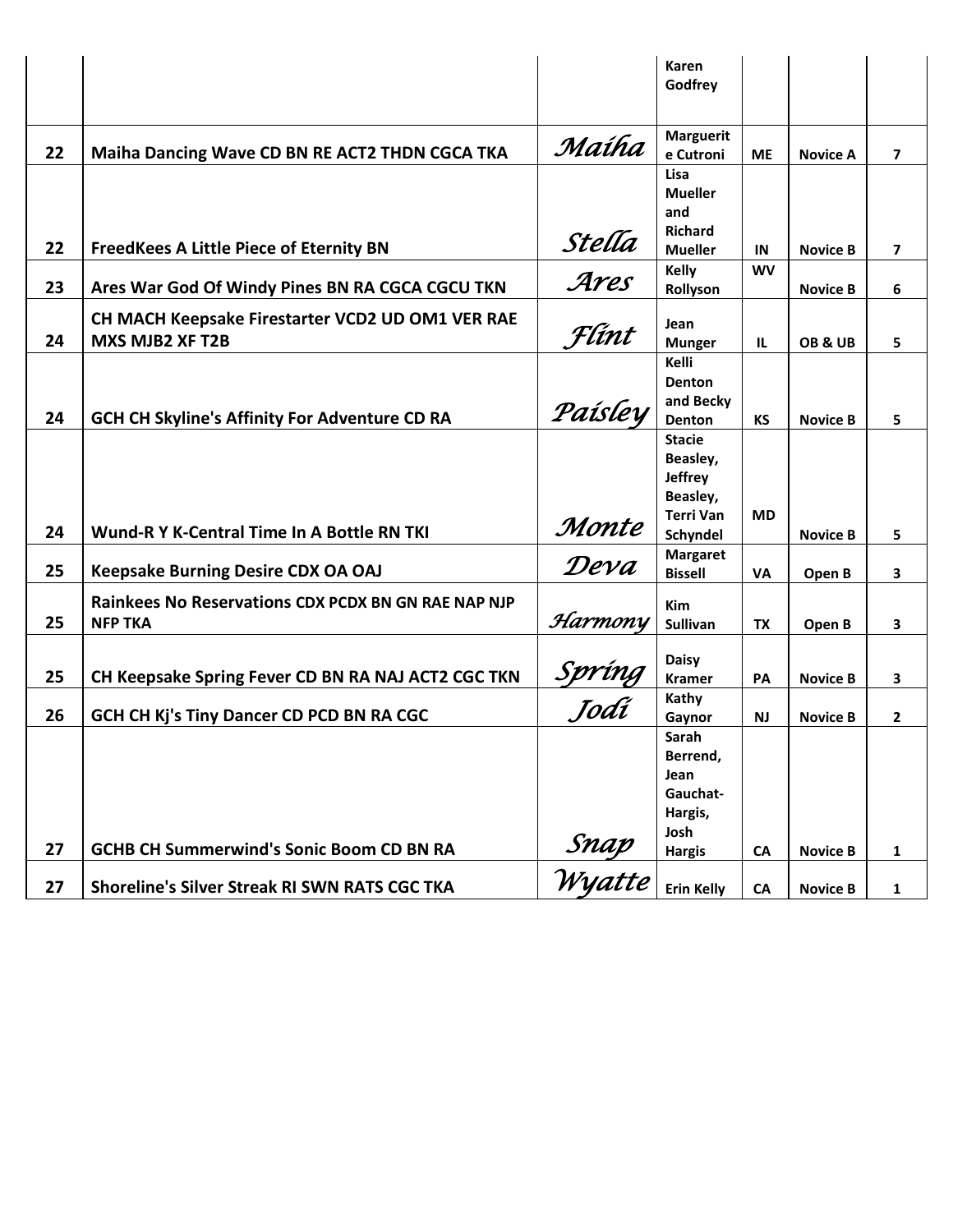## **STATISTICS BY CLASS**

## **NOVICE A**

| Rank         | Dog Name                                       | <b>Call Name</b> | Owner(s)                                              | <b>State</b> | <b>Class</b>       | <b>Points</b> |
|--------------|------------------------------------------------|------------------|-------------------------------------------------------|--------------|--------------------|---------------|
|              | Jenndi's Royal Dutchess CD BN RA               | <b>Dutchess</b>  | <b>Sandra Owens and</b><br><b>Leland Owens</b>        | <b>NV</b>    | <b>Novice</b><br>A | 18            |
| $\mathbf{2}$ | <b>GCH CH Discover Cryoseismic Boom BN RA</b>  | Drake            | <b>Leslie Meyn</b>                                    | PA           | <b>Novice</b><br>A | 9             |
|              |                                                | Trek             | David Larson, Susan<br>Larson, G.M.<br>Godfrey, Karen |              | <b>Novice</b>      |               |
| 3            | <b>CH Ladyslipper's Rodnberry Warpfactor 4</b> |                  | Godfrey                                               | <b>MN</b>    | A                  |               |
| 3            | Maiha Dancing Wave CD BN RE ACT2 THDN CGCA TKA | Maíha            | <b>Marguerite Cutroni</b>                             | <b>ME</b>    | <b>Novice</b><br>A |               |

#### **NOVICE B**

| Rank           | <b>Dog Name</b>                                                | <b>Call Name</b> | Owner(s)                                      | <b>State</b> | <b>Class</b>       | <b>Points</b>     |
|----------------|----------------------------------------------------------------|------------------|-----------------------------------------------|--------------|--------------------|-------------------|
|                |                                                                |                  |                                               |              | <b>Novice</b>      |                   |
| $\mathbf{1}$   | <b>Designer's United Cargo CD ACT2</b>                         | Jet              | Joy-Ann Pool                                  | IL.          | в                  | 71                |
|                |                                                                | Echo             |                                               |              | <b>Novice</b>      |                   |
| $\overline{2}$ | <b>Shoreline's Back To The Future BN RE TD TKN</b>             |                  | <b>Tawn Sinclair</b>                          | <b>CA</b>    | В                  | 31                |
|                |                                                                | Russell          |                                               |              | <b>Novice</b>      |                   |
| 3              | Keepsake What Were You Smoking CD BN RN NA NAJ                 |                  | <b>Margaret Bissell</b>                       | <b>VA</b>    | В                  | 29                |
| 4              | <b>Keepsake Spark A Fire CD</b>                                | Ellie            | <b>Barbara McKenny</b>                        | <b>VA</b>    | <b>Novice</b><br>В | 21                |
|                |                                                                |                  |                                               |              | <b>Novice</b>      |                   |
| 5              | CH Olefort Triple Crown CD BN RI CGC                           | Winston          | <b>Melissa Eelman</b>                         | <b>GA</b>    | В                  | 17                |
|                |                                                                |                  |                                               |              | <b>Novice</b>      |                   |
| 6              | Keepsake Bright About Breegan CD BN RN                         | Breegan          | <b>Kori Cook</b>                              | <b>AZ</b>    | В                  | 16                |
|                |                                                                |                  |                                               |              |                    |                   |
| $\overline{ }$ | CH Allante's Devil In The Bottle CD BN RAE AXP AJP NFP CGC TKI | Whiskey          | <b>Rebecca McMillion</b><br>and Jeri Kissling | <b>OH</b>    | <b>Novice</b><br>В | $12 \overline{ }$ |
|                |                                                                |                  | Robyn McNutt,                                 |              |                    |                   |
|                |                                                                |                  | <b>Blaine McNutt,</b>                         |              | <b>Novice</b>      |                   |
| $\overline{ }$ | CH Shoreline's Wild Things Run Fast BN RA NA NAJ NF CGC TKI    | Rocket           | <b>Tawn Sinclair</b>                          | <b>CA</b>    | B                  | 12                |
|                |                                                                |                  |                                               |              | <b>Novice</b>      |                   |
| 8              | Keepsake Little Boy Blue BN CGC                                | Blue             | <b>Carol Dash</b>                             | <b>VA</b>    | R                  | 10                |
|                |                                                                |                  |                                               |              | <b>Novice</b>      |                   |
| 9              | <b>Keepsake Catch A Wave</b>                                   | Woody            | <b>Kathryn Shipley</b>                        | PA           | В                  | 8                 |
|                |                                                                |                  | <b>Lisa Mueller and</b>                       |              | <b>Novice</b>      |                   |
| 10             | <b>FreedKees A Little Piece of Eternity BN</b>                 | Stella           | <b>Richard Mueller</b>                        | IN           | В                  | $\overline{7}$    |
|                |                                                                |                  |                                               |              |                    |                   |
|                |                                                                | Kaíbah           | Joan Hoffman and                              |              | <b>Novice</b>      |                   |
| 10             | Ruttkay Wiggle My Way CD PCD                                   |                  | John Hoffman                                  | PA           | B                  | 7                 |
| 11             |                                                                | Ares             | <b>Kelly Rollyson</b>                         | <b>WV</b>    | <b>Novice</b>      |                   |
|                | Ares War God Of Windy Pines BN RA CGCA CGCU TKN                |                  |                                               |              | В                  | 6                 |
|                |                                                                | Paísley          | <b>Kelli Denton and</b>                       |              | <b>Novice</b>      |                   |
| 12             | GCH CH Skyline's Affinity For Adventure CD RA                  |                  | <b>Becky Denton</b>                           | <b>KS</b>    | В                  | 5                 |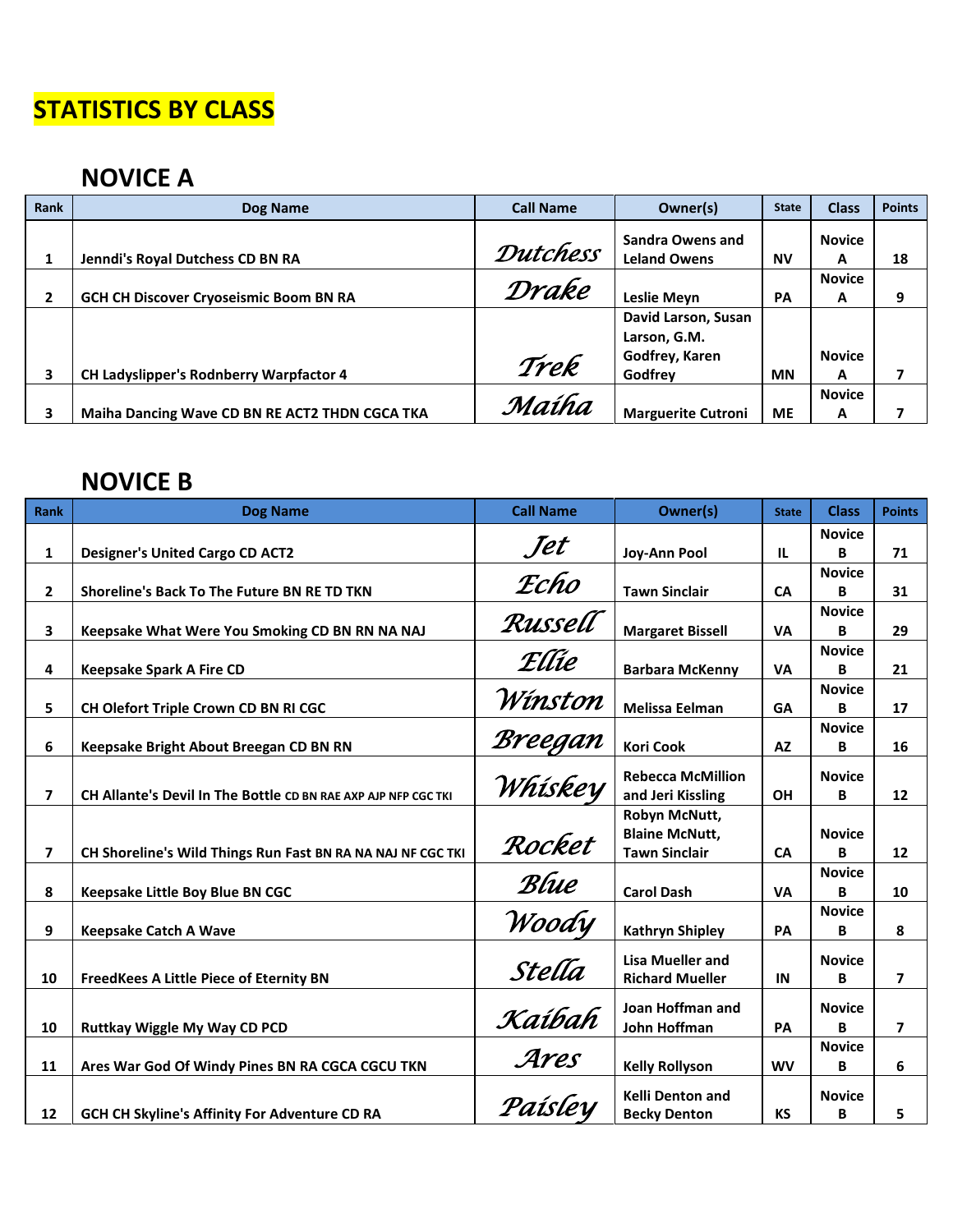| 12 | Wund-R Y K-Central Time In A Bottle RN TKI      | Monte  | Stacie Beasley,<br>Jeffrey Beasley,<br><b>Terri Van Schyndel</b> | MD.       | <b>Novice</b><br>B | 5 |
|----|-------------------------------------------------|--------|------------------------------------------------------------------|-----------|--------------------|---|
| 13 | Keepsake Spring Fever BN RA ACT2 CGC TKN        | Spríng | Daisy Kramer                                                     | <b>PA</b> | <b>Novice</b><br>В |   |
| 14 | GCH CH Kj's Tiny Dancer CD PCD BN RA CGC        | Jodí   | <b>Kathy Gaynor</b>                                              | <b>NJ</b> | <b>Novice</b><br>B |   |
| 15 | <b>GCHB CH Summerwind's Sonic Boom CD BN RA</b> | Snap   | Sarah Berrend, Jean<br>Gauchat-Hargis,<br><b>Josh Hargis</b>     | CA        | <b>Novice</b><br>в |   |
| 15 | Shoreline's Silver Streak RI SWN RATS CGC TKA   | Wyatte | <b>Erin Kelly</b>                                                | СA        | <b>Novice</b><br>B |   |

#### **OPEN A**

| Rank | Dog Name                                | <b>Call Name</b> | Owner(s)                              | <b>State</b> | <b>Class</b> | <b>Points</b> |
|------|-----------------------------------------|------------------|---------------------------------------|--------------|--------------|---------------|
|      | CH Keepsake He Comes When Called CDX RE | Shíloh           | <b>Wendy Swimme</b><br>and Jim Swimme | <b>VA</b>    | Open         | 20            |

### **OPEN B**

| <b>Rank</b>    | <b>Dog Name</b>                                                              | <b>Call Name</b>        | Owner(s)                                           | <b>State</b> | <b>Class</b> | <b>Points</b>  |
|----------------|------------------------------------------------------------------------------|-------------------------|----------------------------------------------------|--------------|--------------|----------------|
| $\mathbf{1}$   | <b>CH OTCH Keesbrook's Diamond Jubilee UDX5 OGM</b>                          | Spree                   | <b>Marion Crain</b>                                | <b>MO</b>    | Open<br>В    | 112            |
| $\overline{2}$ | CH OTCH Wyndspell Live Wire II UDX2 OM5 RE                                   | Jolt                    | <b>Marion Crain</b>                                | <b>MO</b>    | Open<br>B    | 80             |
| $\overline{2}$ | CH OTCH Owenbriar's Incredible Journey UDX OM2                               | Avery                   | <b>Denise Arway</b>                                | <b>NJ</b>    | Open<br>B    | 80             |
| 3              | OTCH Wyndspell Benchmark UDX5 OGM BN GN GO RE OA<br><b>OAJ</b>               | Leícha                  | Lila Dann                                          | MI           | Open<br>B    | 69             |
| 4              | <b>GCH CH Wyndspell Spring Fling CDX</b>                                     | Flíng                   | <b>Marion Crain</b>                                | <b>MO</b>    | Open<br>R    | 52             |
| 5              | Daimler's Too Hot To Handle UD MX MXJ MXP MJP                                | Sízzle                  | Joy-Ann Pool                                       | IL.          | Open<br>B    | 28             |
| 6              | GCH CH Kj's Livin Large UD BN RA MX MXJ OF                                   | Charlie                 | <b>Elizabeth Strick and</b><br><b>Kristen Dowd</b> | MI           | Open<br>B    | 22             |
| 7              | Wyndjamr's Reflections Of A Blue Moon UD RAE AX OAJ<br><b>CGCA TKP</b>       | Lupine                  | <b>Stacy Dickinson</b>                             | <b>OR</b>    | Open<br>В    | 14             |
| 8              | CH MACH Keepsake Firestarter VCD2 UD OM1 VER RAE MX<br><b>S MJC XF T2B</b>   | Flint                   | <b>Jean Munger</b>                                 | IL           | Open<br>В    | 4              |
| 9              | <b>Keepsake Burning Desire CDX</b>                                           | Deva                    | <b>Margaret Bissell</b>                            | <b>VA</b>    | Open<br>В    | 3              |
| 9              | <b>Rainkees No Reservations CDX PCDX BN GN RAE NAP NJP</b><br><b>NFP TKA</b> | Harmony                 | <b>Kim Sullivan</b>                                | <b>TX</b>    | Open<br>B    | 3              |
| 10             | Trumpet's Guess Who UD PCDX BN                                               | <u>Caper</u><br>Russell | <b>Bonnie Davis and</b><br><b>Beth Blankenship</b> | <b>TN</b>    | Open<br>B    | $\overline{2}$ |
| 11             | Keepsake What Were You Smoking CD BN RA OA AXJ                               |                         | <b>Margaret Bissell</b>                            | <b>VA</b>    | Open<br>В    | $\mathbf{1}$   |